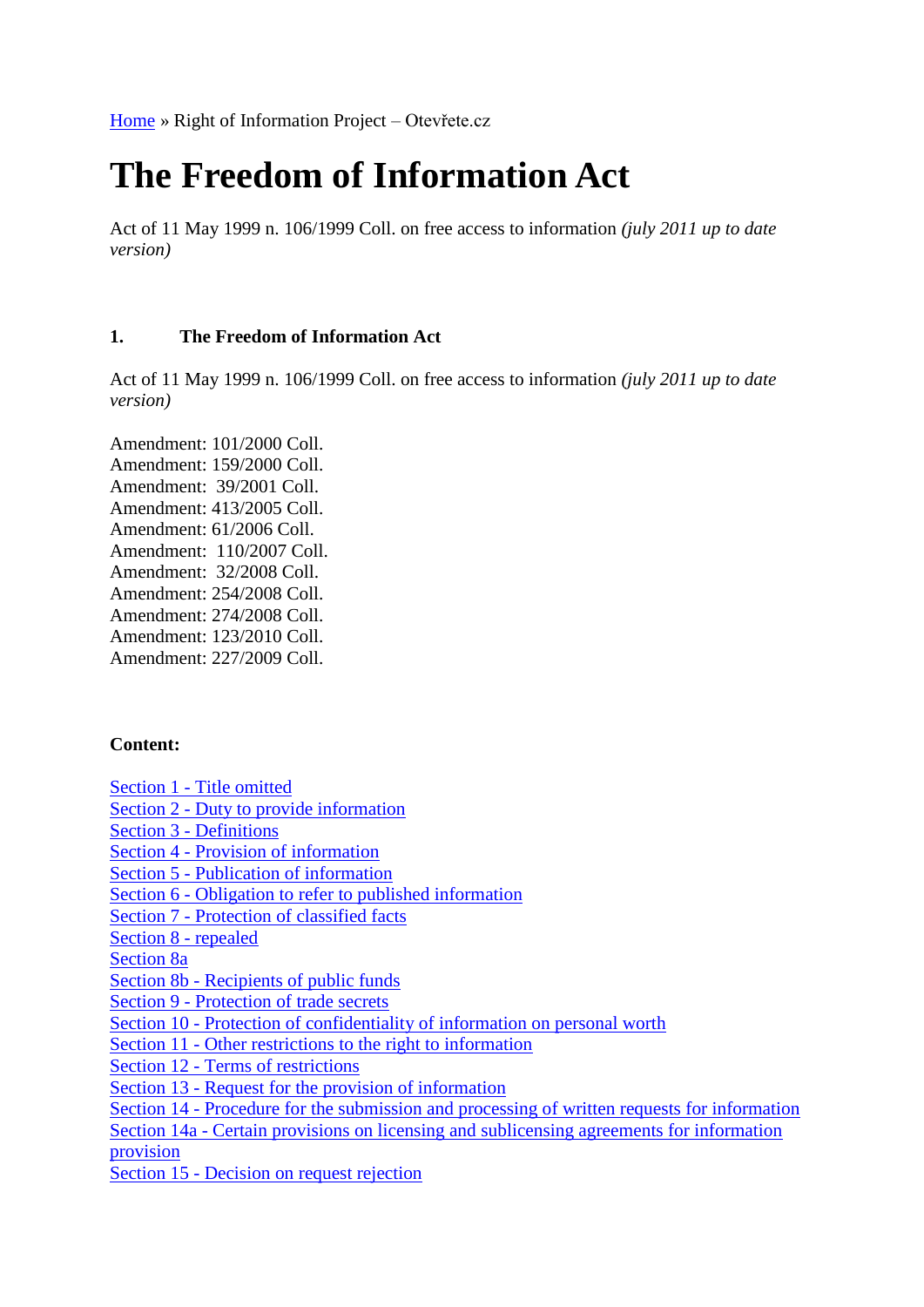[Section 15 -](http://www.otevrete.cz/index.php?akce=clanek&id=673#15) Decision [Section 16 -](http://www.otevrete.cz/index.php?akce=clanek&id=673#16) Appeal Section 16a - [Complaint on the information request processing procedure](http://www.otevrete.cz/index.php?akce=clanek&id=673#16a) Section 17 - [Cost recovery](http://www.otevrete.cz/index.php?akce=clanek&id=673#17) Section 18 - [Annual report](http://www.otevrete.cz/index.php?akce=clanek&id=673#18) [Section 19](http://www.otevrete.cz/index.php?akce=clanek&id=673#19) [Part Two](http://www.otevrete.cz/index.php?akce=clanek&id=673#II) [Transitory and final provisions](http://www.otevrete.cz/index.php?akce=clanek&id=673#II) [Section 20](http://www.otevrete.cz/index.php?akce=clanek&id=673#20) [Section 21](http://www.otevrete.cz/index.php?akce=clanek&id=673#21) Section 22 - [Effectiveness](http://www.otevrete.cz/index.php?akce=clanek&id=673#22)

The Parliament has passed the following Act of the Czech Republic :

## **Section 1 - Title omitted**

This Act transposes the relevant regulation of the European Communities<sup> $1)$ </sup> and regulates the rules for the provision of information, and it further regulates the terms and conditions of the right to free access to such information.

## **Section 2 - Duty to provide information**

(1) The bodies obliged to provide information related to the scope of their powers under this Act shall be state authorities, territorial self-administration entities and their autohorities, and public institutions.

(2) Such obligated bodies shall also include the bodies that have been authorized by the law to decide entrusted by the law with making decisions on the rights, legislatively protected interests or duties of natural persons and legal entities in the public administration sector. Such duty applies solely to the scope of their discretionary powers.

(3) This Act shall not apply to -disclose subject-matter of industrial property  $\frac{1}{a}$ , and other information if a special law1b) regulates their provision, namely the processing of requests, including their elements and the manner of request submission, time limits, remedies and the manner of information provision .

(4) The duty to provide information shall not apply to questions about opinions, future decisions and the creation of new information.

## **Section 3 - Definitions**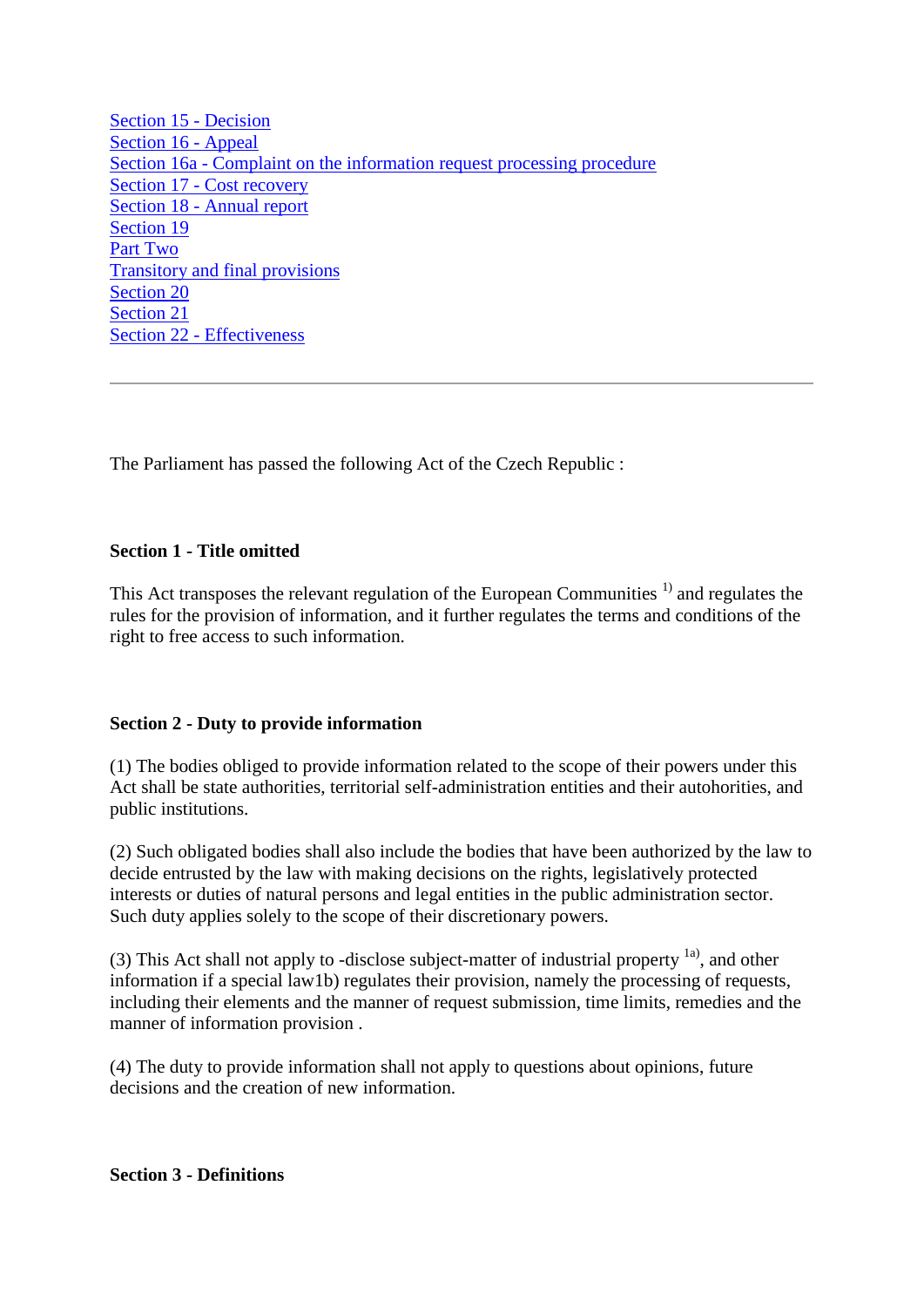(1) For the purpose of this Act, the "applicant" any natural person or legal entity requesting information.

(2) For the purpose of this Act, "remote access possibilities" shall represent access to information provided to an unlimited number of applicants through network or service of electronically communications<sup>2</sup>.

(3) For the purpose of this Act, "information" shall mean any contents or its part in any form recorded on any medium, namely the contents of a written record in a document, record in an electronic form or an audio, visual or audiovisual record.

(4) A computer program shall not represent information for the purpose of this Act.

(5) For the purpose of this Act, "published information" shall mean information that may be retrieved and obtained repeatedly at all times, namely information published in print or using any other data carrier allowing such information to be recorded and kept, posted on an official bulletin board, with remote access possibility, or placed in a public library providing public library and information services under the Library Act  $2a$ ).

(6) For the purpose of this Act, "supporting information" shall mean any information closely associated with the requested information (such as any information regarding their existence, origin, number, reason for rejection, the duration of the existence of a reason for rejection and when it is to be reviewed, as well as any other important factors).

## **Section 4 - Provision of information**

(1) Obligated bodies shall provide information to the applicant based on a request or by publication.

(2) Information provided by publication shall be provided in all formats and languages they have been created in. If such information are published in an electronic format, they must also be published in a format, the specification of which is freely available and the usage by the user is not limited.

(3) If information are provided based on a request, they shall be provided in formats and languages defined in the request to information, unless stated otherwise herein. The obligated bodies are not obliged to change the format or the language of the information if such change represented undue burden for the obligated body; in such cases, the obligated body shall satisfy the request by providing the information in the format or language in which they have been created.

(4) If the requested information form part of a bigger whole and their extraction would represent undue burden for the obligated body, the obligated body shall provide this whole in accordance with this Act.

(5) If possible with regards to the nature of the submitted request and the manner in which the requested information have been recorded, the obligated bodies shall provide the information in an electronic form.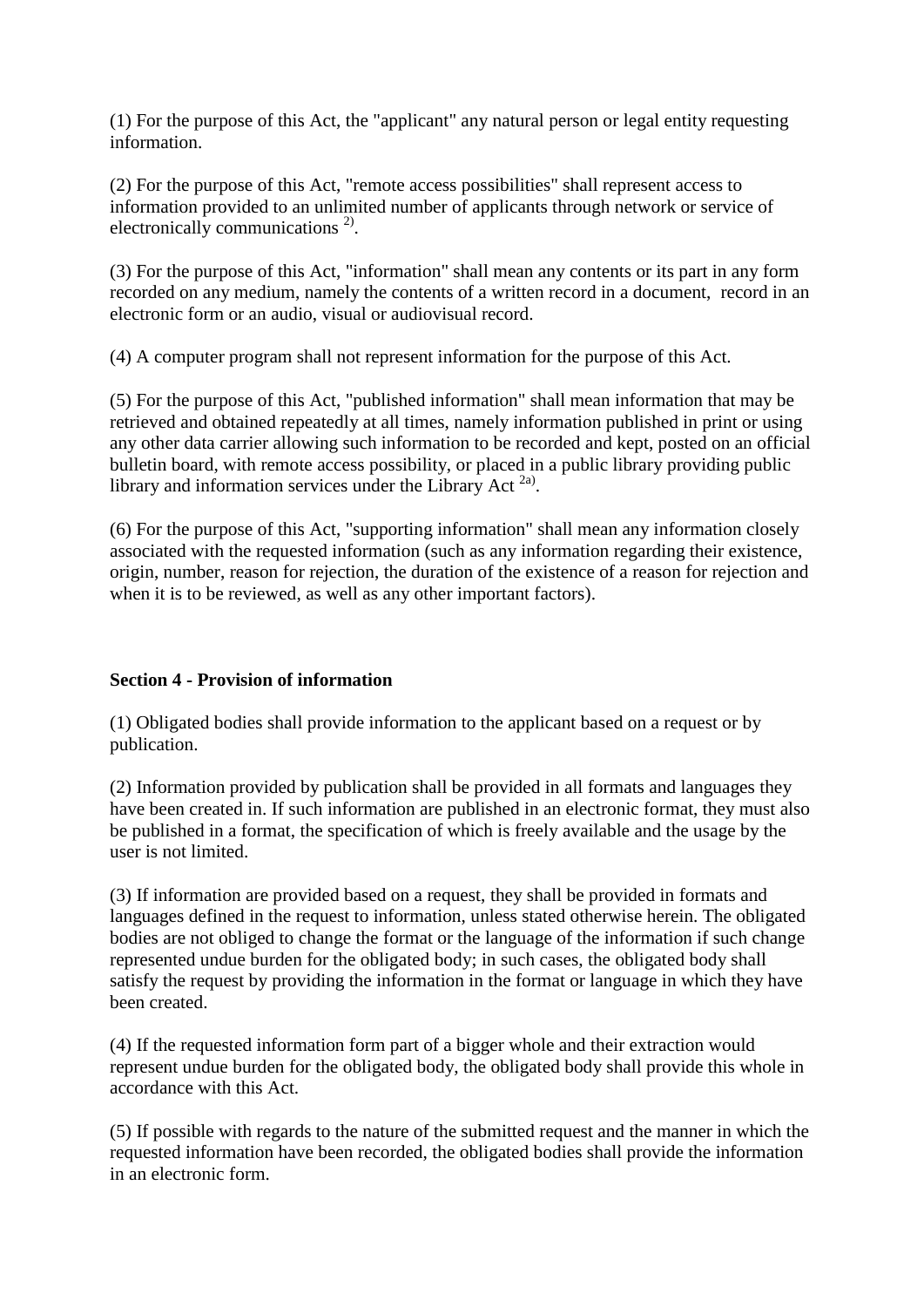## **Section 5 - Publication of information**

(1) In order to inform the public, each obligated body shall make public at a freely accessible place within its registered office and other offices and allow making copies of the following information:

a) the reason and the manner of the establishment of the obligated body, including all terms and principles under which it has been performing its activities,

b) description of its organizational structure, the place for and the manner of obtaining the relevant information, where requests or complaints, suggestions, or other motions can be submitted, or decisions on the rights and responsibilities of persons obtained,

c) the place, time limit and manner for submitting a remedy against the decisions of the obligated body on the rights and responsibilities of persons, including explicit indication of requirements for the applicant in this respect, as well as the description of procedures and rules to be adhered to in the course of these activities, the marking of the relevant form and the manner and place where such form may be obtained,

d) the procedure that the obligated body shall follow when processing all requests, suggestions and other motions filed by citizens, including the relevant time limits that have to be met,

e) the summary of the most important legal regulations governing namely the conduct and decisions of the obligated body, which stipulate the right to request and the obligation to provide information and regulate other rights of the citizens in relation to the obligated body, including the information where and when such legal regulations are available for inspection,

f) the list of charges for the provision of information,

g) the obligated body's annual report on activities related to the provision of information in the previous year (Section 18).

h) exclusive licenses granted under Section 14a (4),

i) superior body decisions on the amount of payments issued under Section 16a (7),

j) electronic mailing room address.

(2) In their office hours, obligated bodies are obliged to make available in their registered offices:

a) legal regulations issued within their scope of powers,

b) lists of main documents, namely of conceptual, strategic and programmatic nature, that may be provided under this Act, including the potential draft licensing agreements  $^{2b}$  under Section 14a,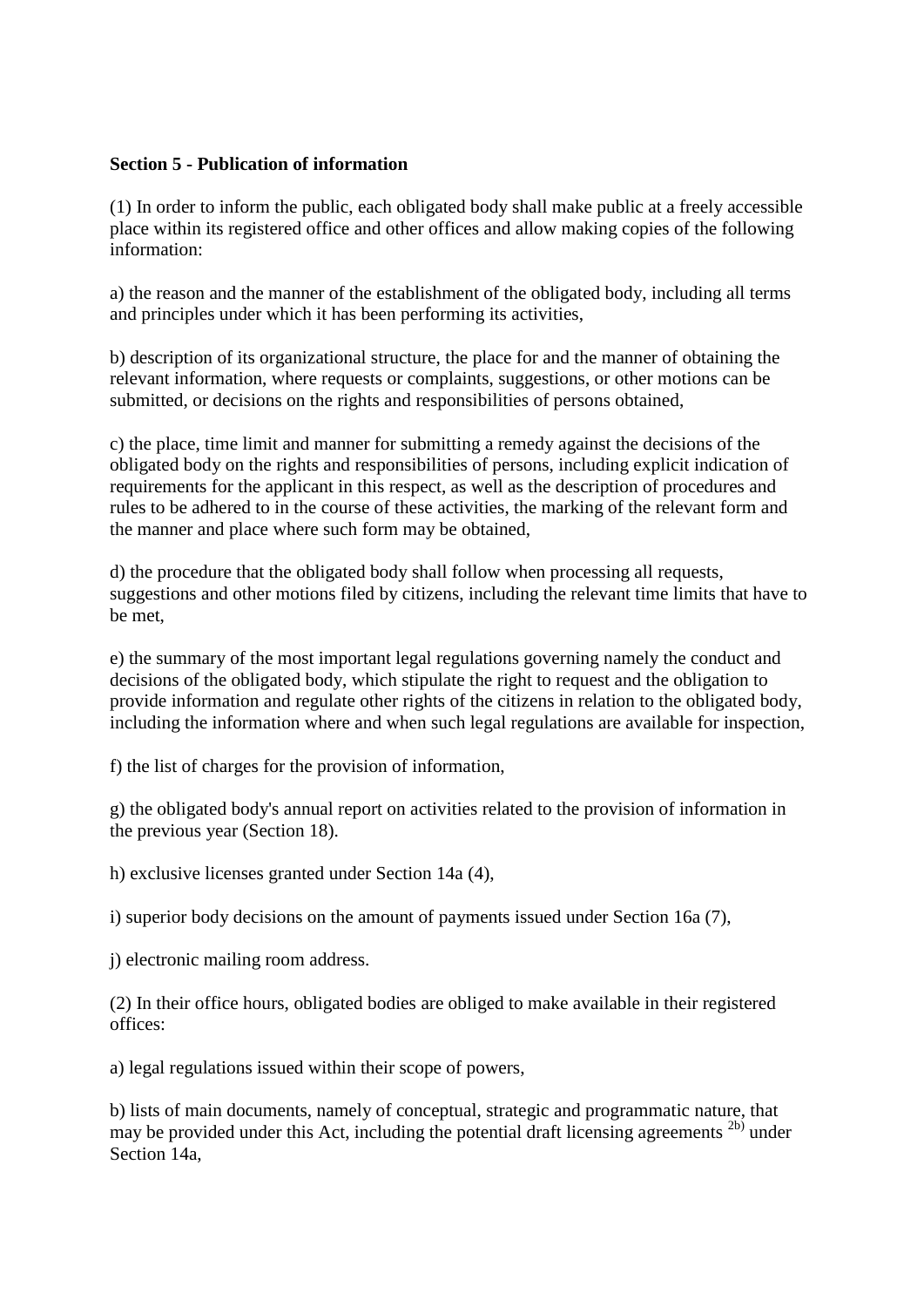in order for anyone to be able to inspect them and obtain a copy or an excerpt.

(3) Within 15 days of information provision based on request, the obligated body shall publish such information in a manner allowing for remote access. For information provided in other than electronic format or for extraordinarily extensive information provided electronically, it suffices to publish support information expressing their contents.

(4) Obligated bodies shall also publish information referred to in paragraph 1 and 2 above in a manner allowing for remote access. This obligation shall not apply if the obligated body is a natural person only. In case of information under paragraph 2 a), stating a link to a location where such information have already been published in a manner allowing for remote access suffices to meet this obligation. The structure of published information is stipulated in implementing legal regulations.

(5) Obligated bodies maintaining and administering registers, databases, lists or indexes containing generally accessible information pursuant to a special law shall publish such information in a clearly arranged form in a manner allowing for remote access. For this purpose, the obligation to prevent clustering of information under a special law does not apply to those bodies.  $3a$ 

(6) The obligated body shall meet the obligation to publish information under paragraphs 4 and 5 by making them available to or transmitting them to the Public Administration Portal administrator without undue delay in a manner allowing for remote access. The form and data format of the information made available or transmitted shall be stipulated in an implementing legal regulation.

(7) The obligated body may also publish the information pursuant to paragraph 1 above in different manners and may publish other information, with the exceptions specified herein.

## **Section 6 - Obligation to refer to published information**

(1) If an applicant seeks information that have already been published, the obligated body may, as expediently as possible, but no later than within seven days, provide the applicant with the data that will allow him/her to retrieve and obtain the published information instead execute the request to information.

(2) If an applicant insists on the direct provision of published information, the obligated body shall provide them.

## **Section 7 - Protection of classified facts**

If the requested information is designated as classified information the applicant does not have authorized access to under the applicable legal regulations  $\frac{4}{3}$ , the obligated body shall not provide such information.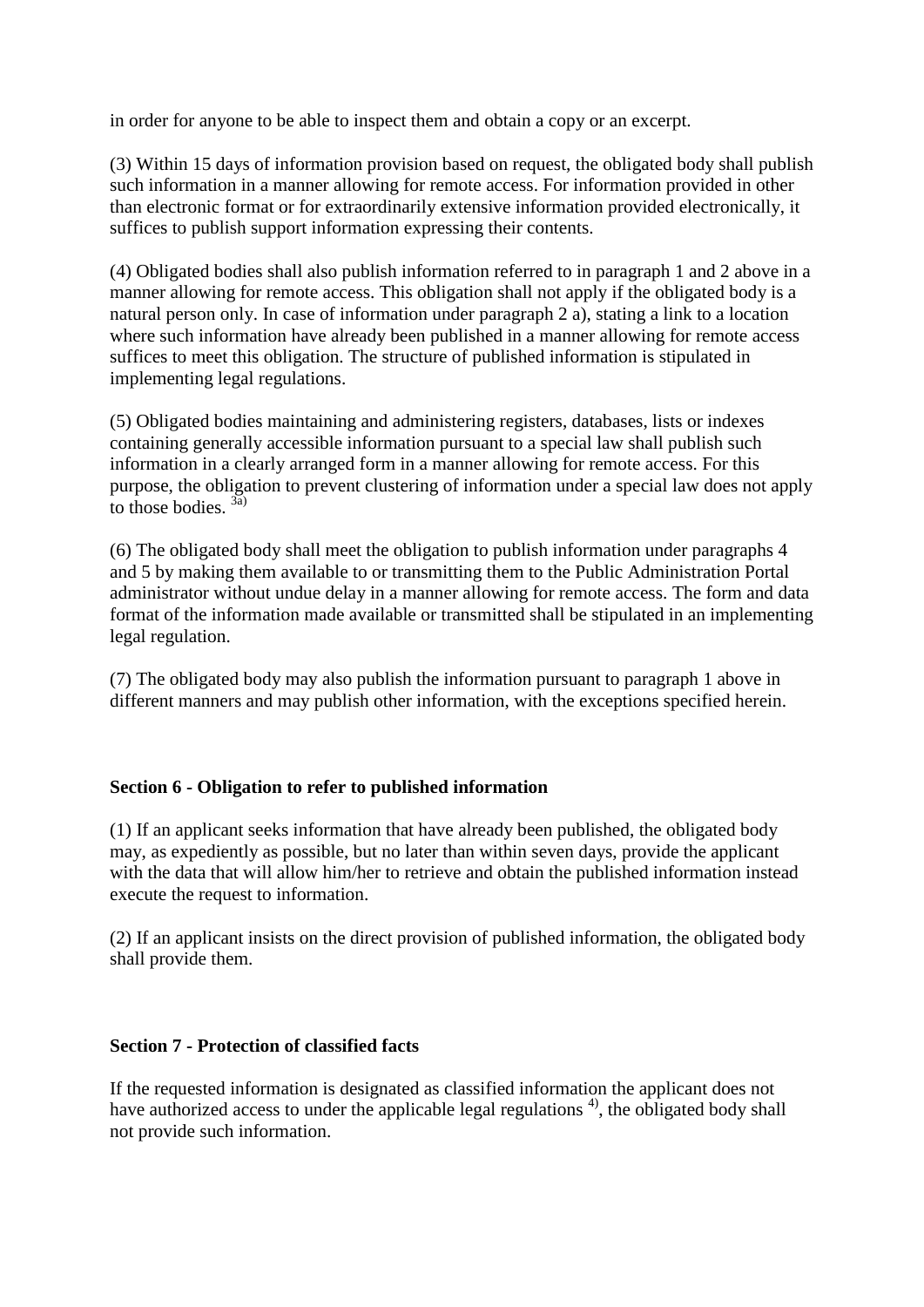## **Section 8 - repealed**

## **Section 8a**

Information pertaining to personality, manifestations of personal nature, privacy of a natural person and personal data shall only be provided by the obligated body in accordance with legal regulations governing their protection <sup>4a)</sup>.

## **Section 8b - Recipients of public funds**

(1) The obligated body shall provide basic personal data  $4<sup>b</sup>$  on a person to which it has granted public funds.

(2) Paragraph 1 does not apply to the provision of public funds under laws pertaining to the areas of social and health care, material provisions in unemployment, state support of building savings and state support in land regeneration  $4c$ .

(3) Basic personal data under paragraph 1 shall be provided in the following scope only: name, surname, birth year, municipality of permanent residence, amount, purpose and terms of the public funds provision.

## **Section 9 - Protection of trade secrets**

(1) If the requested information represent trade secret  $\delta$ , the obligated body shall not provide them.

(2) In the provision of any information related to the use of public funds, the provision of information on the scope and the recipient of these funds does not represent a breach of trade secret.

## **Section 10 - Protection of confidentiality of information on personal worth**

The obligated body shall not provide hereunder any information obtained under any legislation on taxes, fees, pension and health insurance or social security  $\delta$  regarding the personal worth of a person who is not an obligated body.

## **Section 11 - Other restrictions to the right to information**

(1) The obligated body may restrict the provision of information if such information:

a) apply solely to internal instructions and staffing regulations of the obligated body, or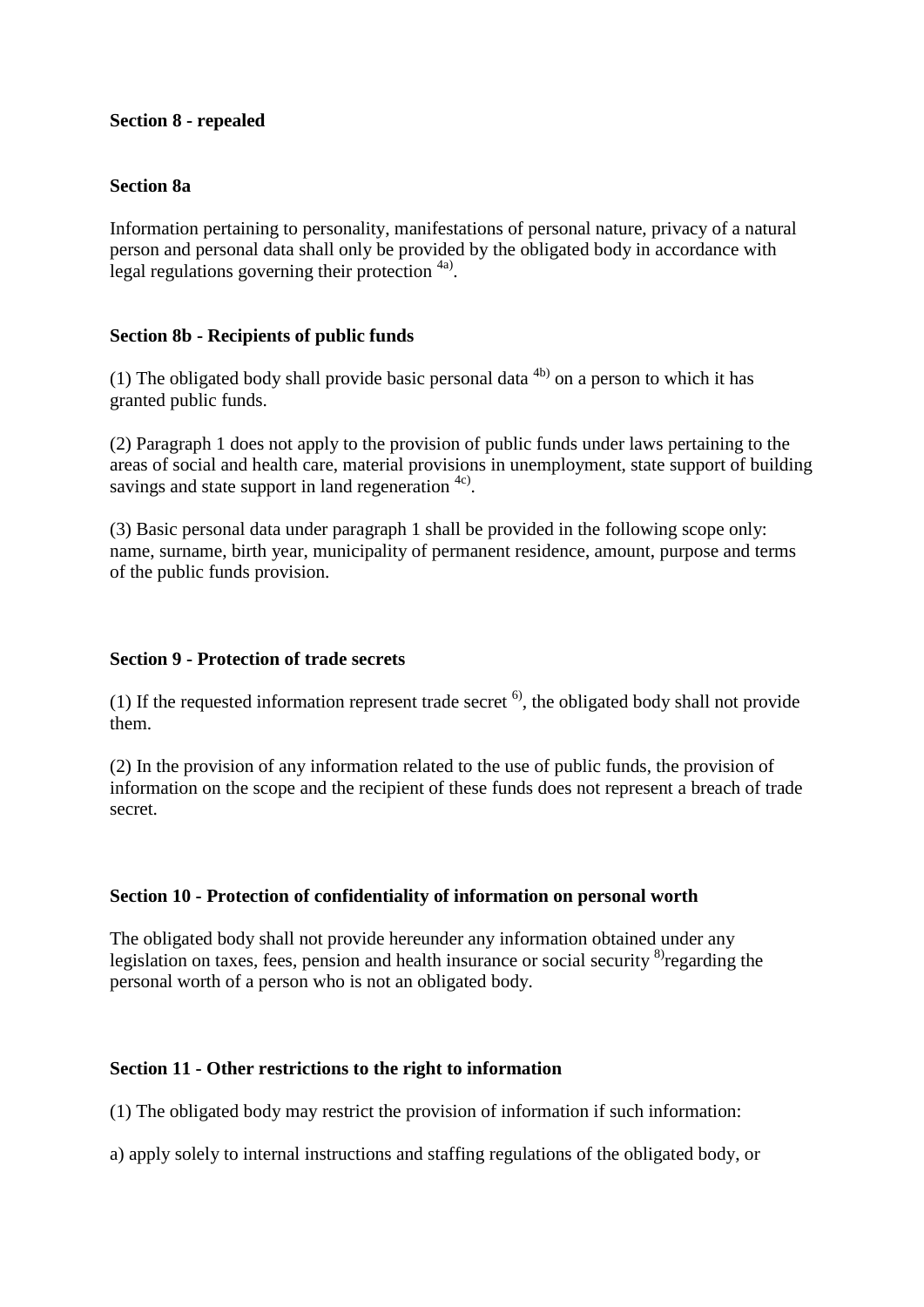b) are new information ascertained during the preparation of a decision of the obligated body, unless stipulated otherwise by law; this shall apply only until the preparation is completed by the decision,

c) was provided by the North Atlantic Treaty Organization or the European Union, which is in the interest of national security, public safety or protection of the rights of third parties protected by those originators marked "NATO unclassified" or "LIMITE" and in the Czech Republic is this designation respected of the reasons for the fulfillment of obligations Czech Republic from membership in the North Atlantic Treaty Organization or the European Union, if the originator did not provide consent to disclose the information.

(2) The obligated body shall not provide information:

a) if such information have been created without the use of public funds , have been supplied by a person who is not obligated to do so under the law, unless such person has given his/her consent with the provision of such information,

b) until the next term, if such information is published by the obligated body pursuant to a special law <sup>9)</sup> in pre-determined regular cycles, or

c) if such provision represents a breach of the protection of rights of third parties to subjects of copyright  $^{2b}$ .

(3) Information received by the obligated body from a third party in the course of performing tasks within its control, supervisory, surveillance or similar activities under a special legal regulation 11) pursuant to which the information are subject to the duty of confidentiality or any other procedure protecting such information from disclosure or misuse, shall not be provided. The obligated body shall only provide the information that arose from its activities connected with the performance of its tasks.

(4) Furthermore, the obligated bodies shall not provide information on

a) pending criminal proceedings,

b) decision-making activities of the courts except for judgments ,

c) tasks performed by intelligence services 12),

d) the preparation, course and review of results of inspections at the Supreme Audit Office bodies,

e) activities of the Ministry of Finance under the Act on Certain Measures against Money Laundering and Terrorist Financing or the Act on implementation of international sanctions. 12a)

The provisions of special laws 13) regarding the provision of information in the aforementioned areas shall not be hereby affected.

(5) The obligated body shall not provide information protected by copyright and related rights (hereinafter "copyright")  $^{2b}$ , if they are held by: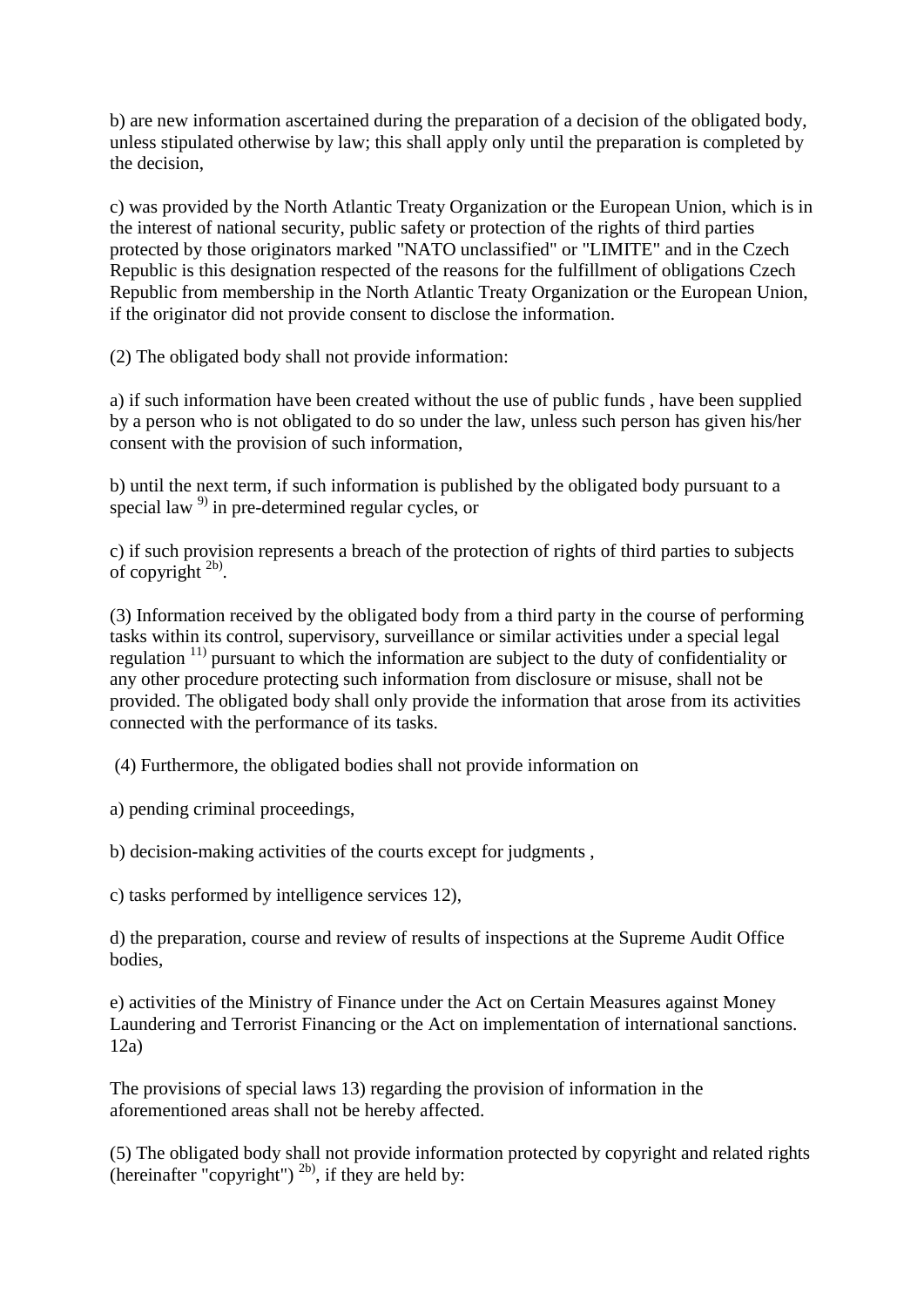a) radio or television broadcasters who operate their broadcast based on special legal regulations  $^{13a}$ ,

b) schools and educational facilities that are part of the education system under the School Act 13b) and under the University Act  $^{13c}$ ,

c) libraries providing public library and information services under the Library Act  $^{2a}$ 

d) Academy of Sciences of the Czech Republic and other public institutions that are recipients or co-recipients of research and development support from public funds under the Research and Development Support Act 13d), or

e) cultural institutions administering public funds such as museums, galleries, theatres, orchestras and other art companies.

The provision of such information under special regulations is not affected hereby.

(6) The obligated body shall not provide information on the activities of bodies active in criminal proceedings, including information from the files, including documents, in which no criminal proceedings, documents, materials and reports on the progress of the investigation of a notifications, resulting from the activities of these authorities to protect the safety of persons, property and public order, crime prevention and the fulfillment of tasks under the Criminal Procedure Code, if it would threaten the rights of others or the capacity of law enforcement to prevent crime, search or detecting crime or prosecute criminal offenses or provide security of Czech republic. The provisions of other laws on the provision of information are not affected hereby.

## **Section 12 - Terms of restrictions**

The obligated body shall apply all restrictions to the right to information by providing the requested information including any supporting information, following the exclusion of all information that are to be excluded under the law. The right to deny information shall apply solely within the duration of the existence of the reason for such denial. In justified cases, the obligated body shall verify whether the reason for denial continues to exist.

## **Section 13 - Request for the provision of information**

(1) The request for the provision of information may be submitted orally or in writing, including telecommunications media networks or services of electronic communications.

(2) If the applicant is not provided the information on the basis of an oral request or if the applicant does not consider the information provided on the basis of an oral request as sufficient, a written request must be submitted.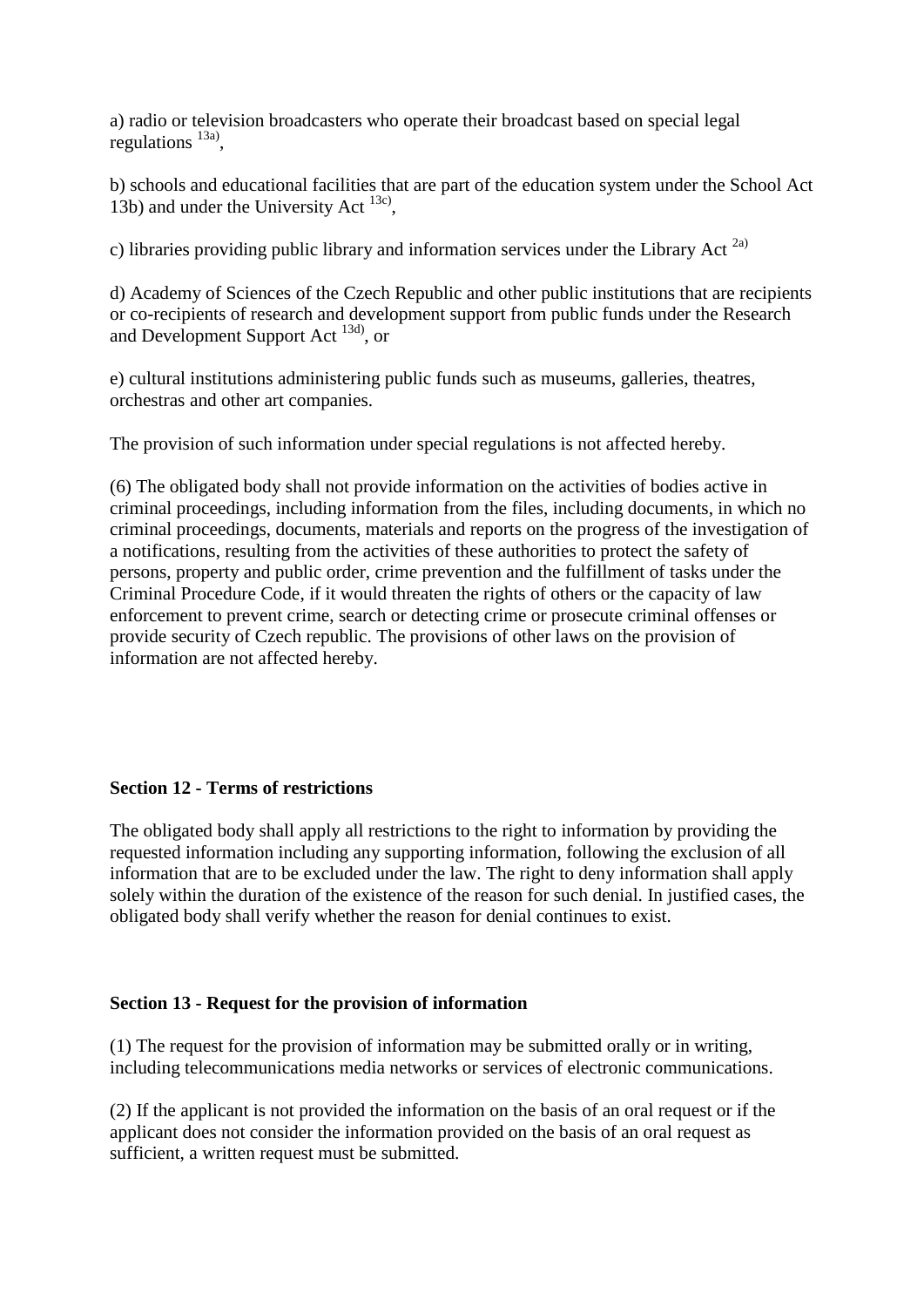(3) The provisions of Sections 14 to 16a and Section 18 apply solely to written requests.

# **Section 14 - Procedure for the submission and processing of written requests for information**

(1) A request shall be deemed submitted on the date of receipt by the obligated body. (2) The request must clearly indicate to which obligated body it is addressed and that the applicant requests the provision of information in the sense of this Act. A natural person shall state in the request his/her name, surname, birth date, permanent address or, if s/he does not possess permanent address, residence address, and correspondence address, if different from permanent or residence address. A legal entity shall state its name, identification number, office address and correspondence address, if different from office address. Correspondence address may also mean an electronic address.

(3) If the request is submitted electronically, it must be filed by means of the electronic mailing room <sup>13e)</sup> of the obligated body, if such has been established by the obligated body. If no electronic mailing room address has been published, submission to any electronic address of the obligated body shall suffice.

(4) If the request does not contain the items under the first sentence of paragraph 2 and the correspondence address or if the electronic request is not submitted according to paragraph 3, it shall not represent a request hereunder.

(5) The obligated body shall review the contents of the request and:

a) if the lack of data about the applicant under the paragraph 2 hinders the information request processing procedure hereunder, namely under Sections 14a or 15, the applicant shall be asked within 7 days of request submission to complete the request; should the applicant fail to satisfy this call within 30 days of its receipt, the request shall be suspended ,

b) if the request is incomprehensible, fails to indicate clearly what information is being requested or if its wording is too general, the obligated body shall ask the applicant to clarify the request within seven days of the submission date; should the applicant fail to do so within 30 days of the receipt of the call, the obligated body shall decide on the rejection of the request,

c) if the requested information does not apply to the scope of powers, the obligated body shall suspend the request and shall notify the applicant of this justified fact within 7 days of request receipt ,

d) shall provide the requested information no later than 15 days from the receipt or completation of the request unless it decides under Section 15; if license under 14a is necessary, it shall submit a final license offer to the applicant within this time limit.

(6) A record shall be made of the information provision procedure.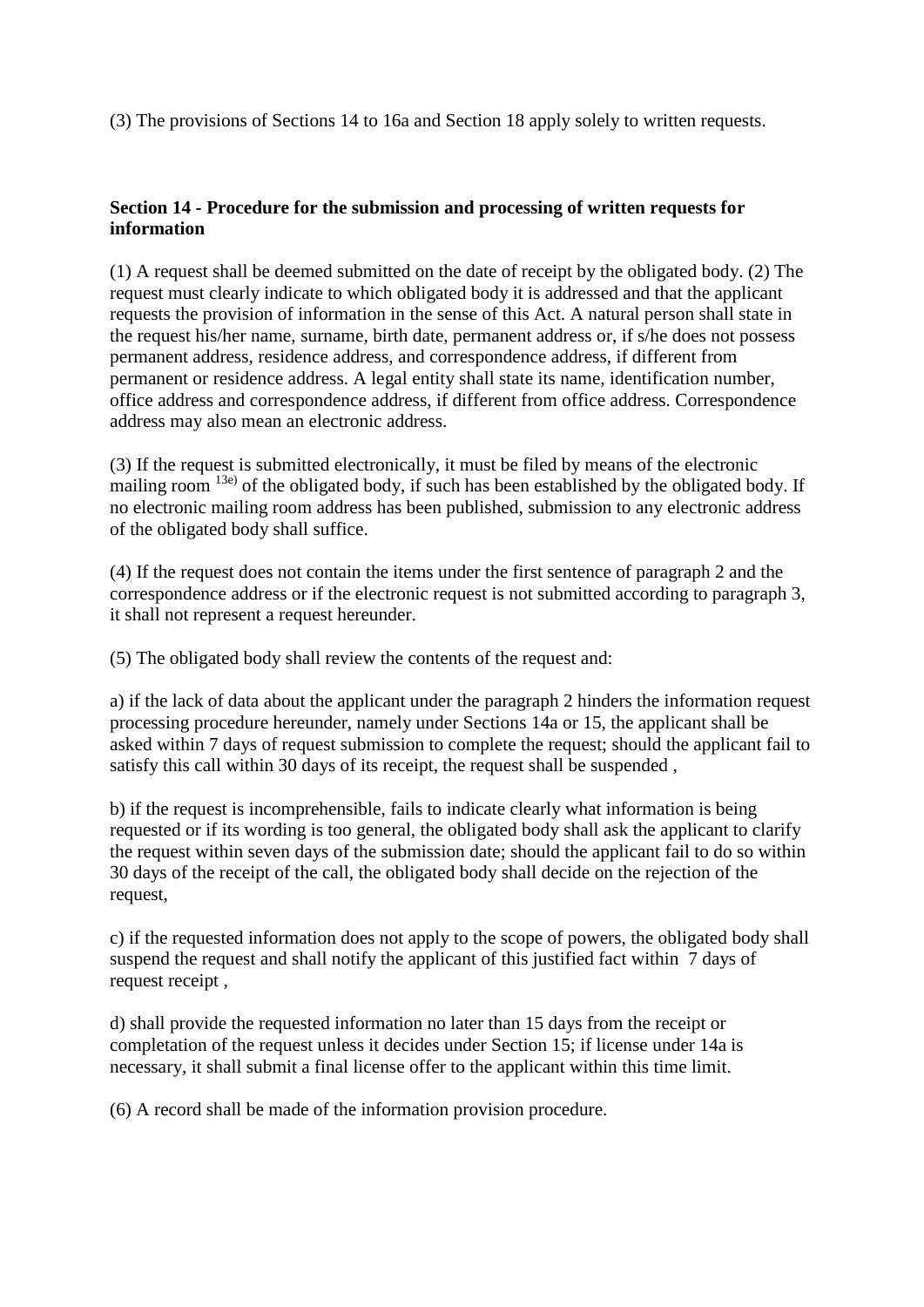(7) Based on serious reasons, the obligated body may extend the time limit for information provision under paragraph 5d), however, for no longer than ten days. Such serious reasons are:

a) the retrieval and collection of the requested information in other offices separate from the office processing the request,

b) the retrieval and a collection of a large volume of separate and different information requested in a single request,

c) consultations with another obligated body that has a substantial interest in the decision on the request, or between two or more parts of the obligated body with a substantial interest in the object of the request.

The applicant must be demonstrably notified of such an extension of the time limit and on the reasons thereofin good time before the expiry of the time limit for the provision of information.

## **Section 14a Certain provisions on licensing and sublicensing agreements for information provision**

(1) If information subject to copyright protection 2b) is to be provided based on licensing or sublicensing agreement and the property rights for the subject of the copyright protection are exercised by an obligated body not listed in Section 11 paragraph 5, all matters not governed by this Act shall be processed under the Intellectual Property Act 2b).

(2) The authorization fees for the use of information must not exceed the fees under Section 17, unless stipulated otherwise in a special legal regulation or a licensing agreement between the obligated body and the party that transferred the right to handle the subject of copyright to the obligated body.

(3) The terms and conditions of information provision in a licensing or sublicensing agreement (hereinafter "licensing agreement") must allow for further use of the information by the applicant in accordance with the request, unless otherwise stipulated herein. A license or sublicense (hereinafter "license") is granted as non-exclusive, with the exception of cases under paragraph 4.

(4) The obligated body may only grant an exclusive license if an exclusive license is necessary for further dissemination of the information provided and if this is in public interest. If the obligated body grants an exclusive license under the first sentence, it shall review the duration of the reasons for granting such an exclusive license at least every three years.

(5) The obligated body shall publish in a manner allowing for remote access a sample of a licensing agreement that may be adjusted by the applicant to the specific request and used as a draft licensing agreement.

(6) The protection of trade secret does not apply to the provisions of licensing agreements concluded in the course of provision of information hereunder.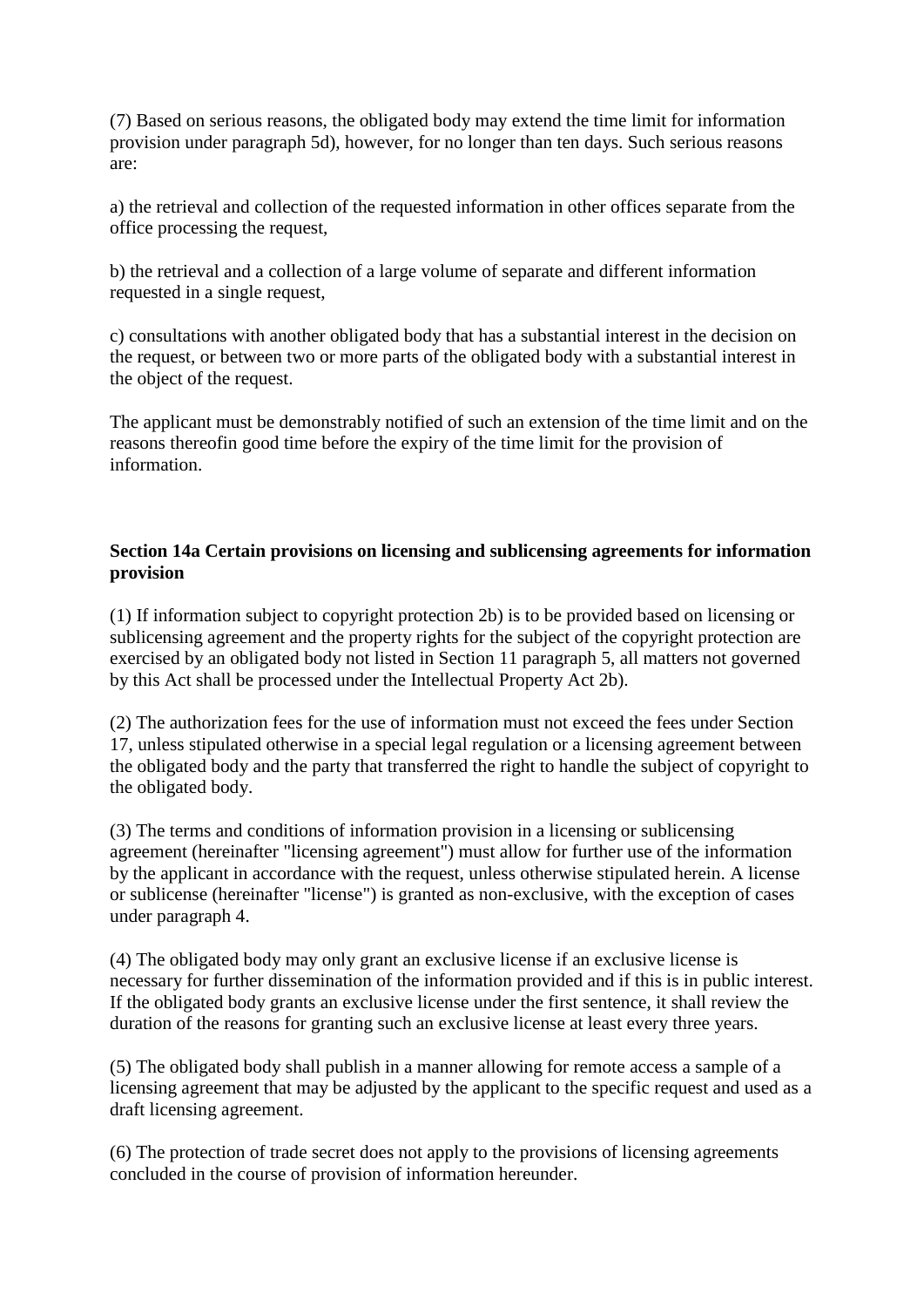## **Section 15 - Decision on request rejection**

(1) If the obligated body does not satisfy the request, even in part, it shall issue a decision on request rejection or on the rejection of a part of the request (hereinafter "decision on request rejection") within the time limit for the request processing, except for request suspension cases.

(2) If the request has not been satisfied for the reasons of trade secret protection under Section 9 or the protection of the rights of third parties to the subject of copyright under Section 11 (2) c), the decision justification must indicate who exercises the right to this trade secret or who exercises property rights to this subject of copyright, if the party is known to the obligated body.

## **Section 16 - Appeal**

(1) An appeal may be filed against the decision on request rejection of the obligated body.

(2) The obligated body shall submit the appeal and file documentation to the superior body within 15 days of the receipt of the appeal.

(3) The superior body shall decide on the appeal within 15 days of appeal submission by the obligated body. The time limit for the decision on appeal against decision of state department is 15 working days of the date of receipt of the appeal by the obligated body. The time limit may not be extended.

(4) In court review of an appeal decision based on legal action under special legal regulations, the court shall review whether there are reasons to reject the request. If there are no reasons to reject the request, the court shall repeal the appeal decision and the decision of the obligated body on the request rejection and shall order the obligated body to provide the requested information.

## **Section 16a Complaint on the information request processing procedure**

(1) A complaint on the information request processing procedure (hereinafter "complaint") may be submitted by an applicant who

a) disagrees with the processing of the request in a manner stated in Section 6,

b) has not been provided with information or a final licensing offer and a decision on request rejection had not been issued following the time limit expiry under Section 14 (5) d) or 14 (7).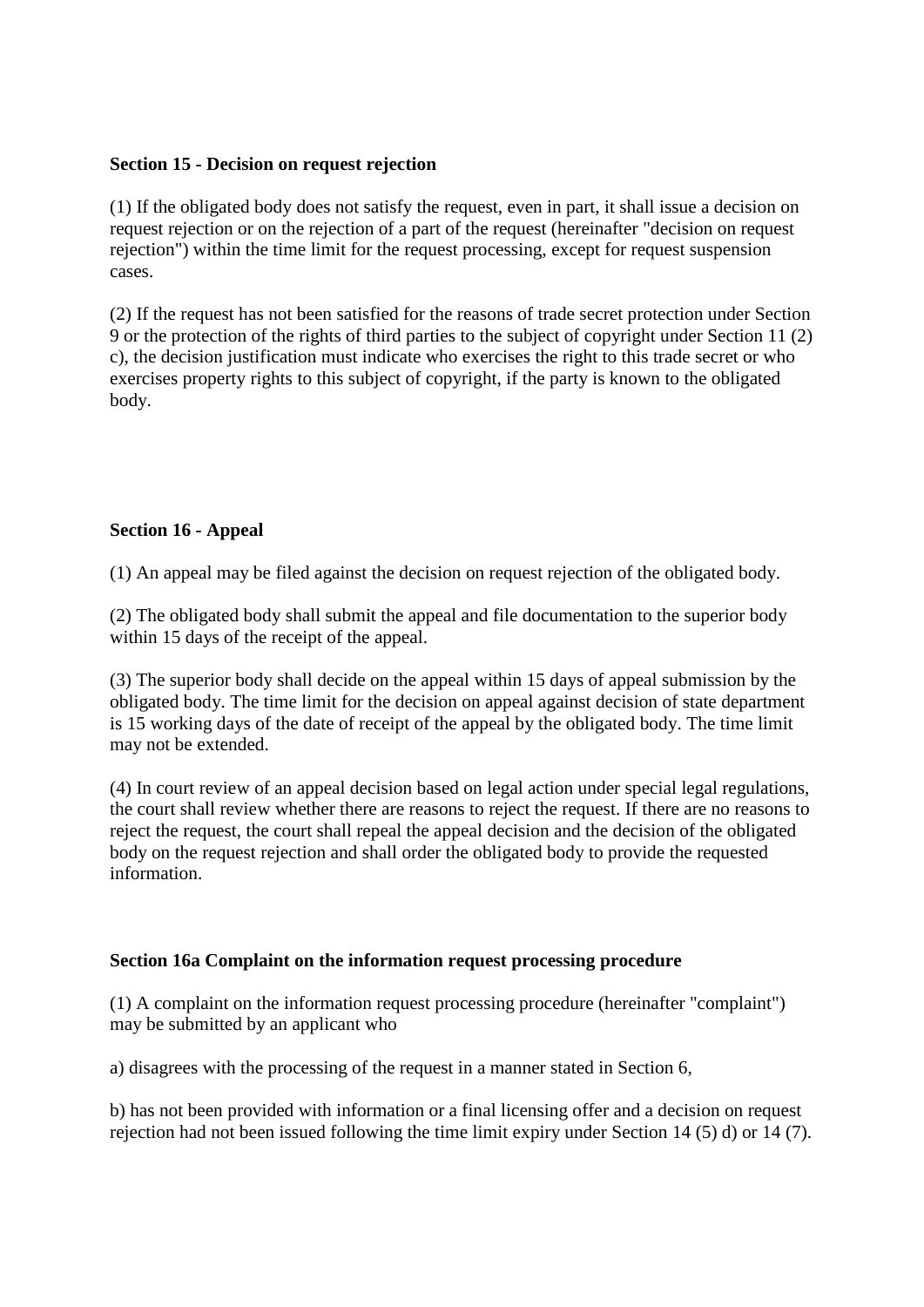c) has been provided with incomplete information and no decision on rejection was issued for the rest of the request, or

d) disagrees with the amount of fees communicated under Section 17 (3) or the amount of fees under Section 14a (2) required in relation to information provision.

(2) A complaint may be submitted in writing or orally, if the complaint is submitted orally and cannot be processed immediately, the obligated body shall issue a written record thereof.

(3) A complaint shall be submitted to the obligated body within 30 days of

a) the receipt of a notification under Sections 6, 14 (5) c) or 17 (3),

b) the expiry of the time limit for information provision under Sections 14 (5) d) or 14 (7).

(4) The decision on the complaint shall be made by the superior body.

(5) The obligated body shall submit the complaint and file documentation to the superior body within 7 days of the day it received the complaint, unless it fully satisfies the complaint within this time limit by providing the requested information or a final licensing offer or issuing a decision on request rejection.

(6) When deciding on a complaint under paragraphs 1 a), b) or c), the superior body shall review the steps of the obligated body and shall decide

a) to confirm the steps taken by the obligated body,

b) to order the obligated body to process the request or to offer to the applicant a final licensing offer within the stipulated time limit which may not exceed 15 days of the receipt of the decision of the superior body, or

c) takes the matter over by a resolution and provides the information itself or issues a decision on request rejection; this procedure cannot be used for the agencies of territorial selfadministration entities within the scope of their independent powers.

(7) When deciding on a complaint under paragraph 1 d), the superior body shall review the steps of the obligated body and shall decide

a) to confirm the amount of the payment or fees,

b) to reduce the amount of the payment or fees; this procedure cannot be used for the agencies of territorial self-administration entities within the scope of their independent powers, or

c) to order the obligated body to arrange remedy within the stipulated time limit which may not exceed 15 days of the receipt of the decision of the superior body, in case of payment or fees for the provision of information by a territorial self-administration entity within its independent powers.

(8) The superior body shall decide on the complaint within 15 days of its receipt.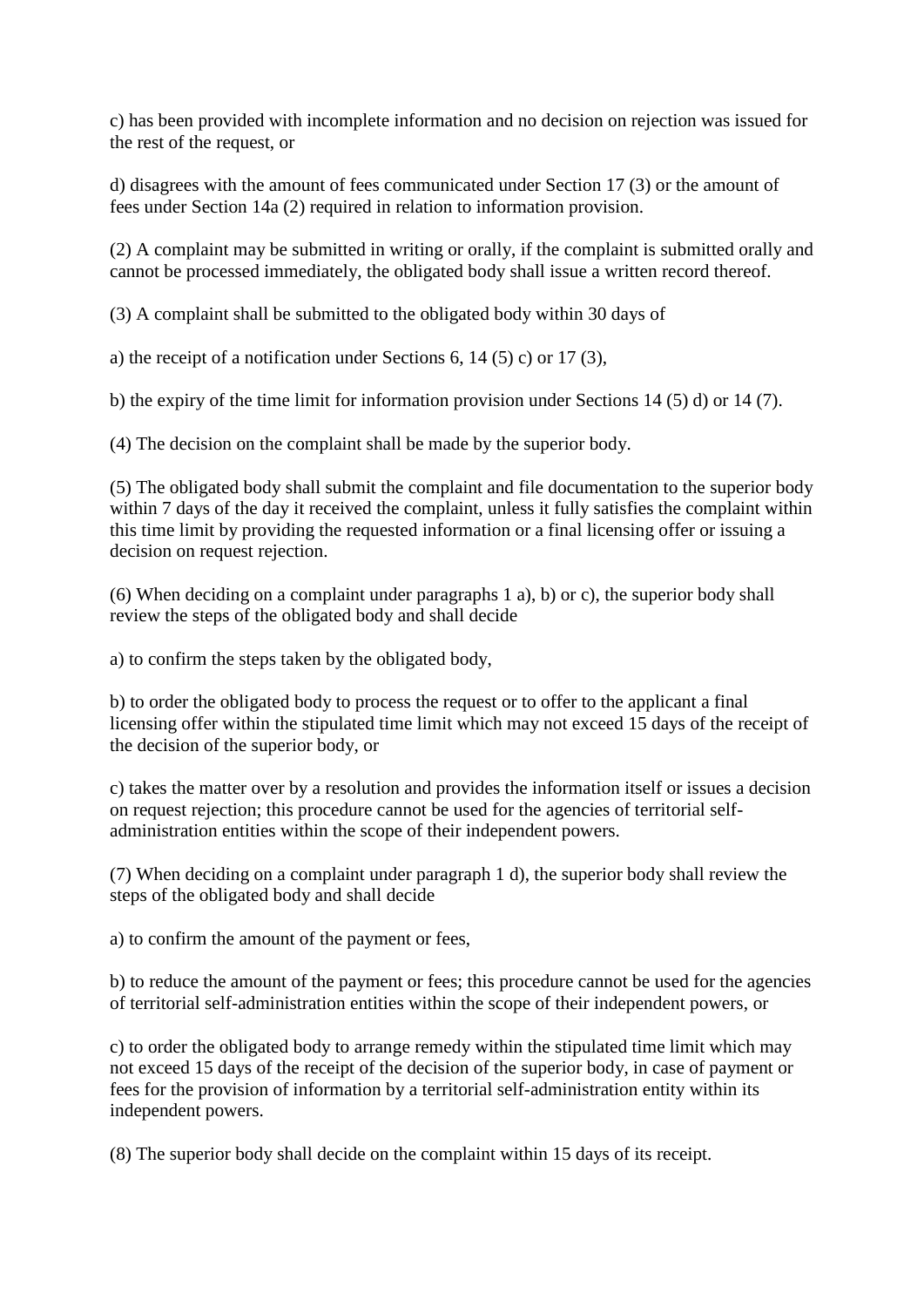(9) The applicant and the obligated body are notified of decisions under paragraphs 6 and 7. Appeals cannot be made against decisions issued under paragraphs 6 and &. However, if it is a decision under paragraph 6 c), appeals are inadmissible only if the decision was made by a superior body designated under Section 178 (2) last sentence of the Rule of Administrative Procedure or under Section 20 (5) herein.

(10) If information under paragraph 6 c) is provided, the applicant may take steps corresponding to paragraphs 1 a) or c).

## **Section 17 - Cost recovery**

(1) In connection with the provision of information, the obligated bodies are entitled to require payments in an amount not exceeding costs incurred in connection with the retrieval of information the copying, obtaining data carriers and delivery of the information to the applicant. The obligated body may also require payments for extraordinarily extensive information retrieval.

(2) If a fee has been included in a licensing agreement, cost recovery may not be requested.

(3) If an obligated body requires cost recovery for information provision, it shall notify the applicant of this fact and the amount due prior to information provision. The notification must clearly indicate based on what facts and in what way the amount due was calculated by the obligated body.

(4) Should the obligated body fail to meet its notification duty under paragraph 3 towards the applicant, it loses the entitlement to cost recovery.

(5) The provision of information under paragraph 3 shall be conditioned by the payment of the required amount. Should the applicant fail to pay the amount within 60 days of notification thereof, the obligated body shall suspend the request. Over the period of processing of a complaint against the required amount, the time limit under the second sentence is suspended.

( 6) The above payments are deemed to be the income of the obligated body.

## **Section 18 - Annual report**

(1) By March 1 every year, each obligated body shall publish an annual report on its activities related to the provision of information hereunder in the previous year. Such report shall include the following data:

a) the number of requests for information submitted and the number of decisions of request rejection issued,

b) the number of submitted appeals against decisions,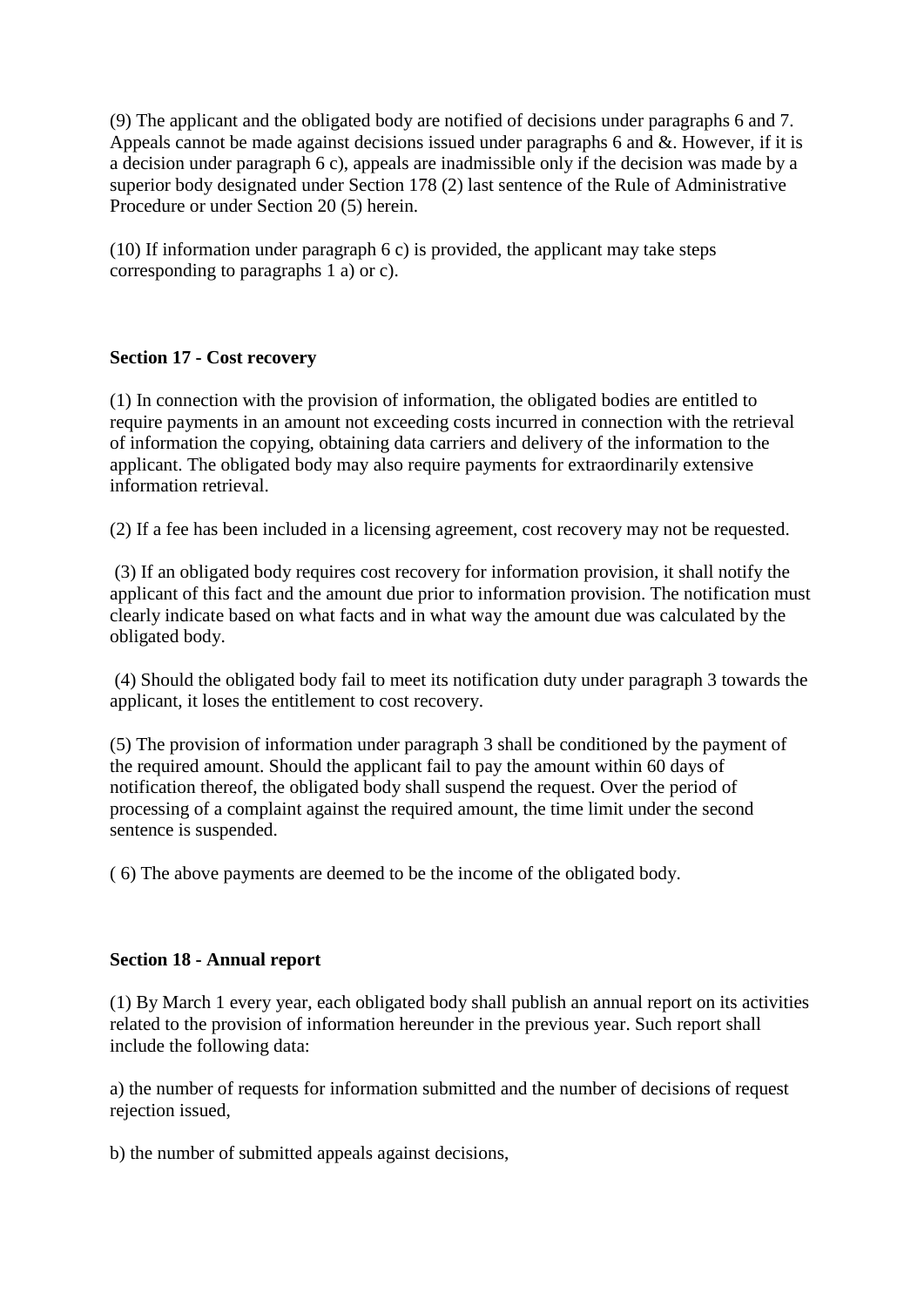c) a copy of essential parts of each court judgment reviewing the legality of the obligated body's decision on request rejection and an overview of all expenses incurred by the obligated body in relation to court proceedings on the rights and responsibilities hereunder, including staffing costs and legal representation costs,

d) list of exclusive licenses granted, including justifications of the necessity to grant exclusive licenses,

e) number of complaints submitted under Section 16a, reasons for their submission and a brief description of the manner of their handling,

f) other information related to the application hereof.

(2) If the obligated body is obliged by a special law to submit a public annual report on its activities, the data specified in paragraph 1 shall form a separate part of the report named "Provision of information under Act no. 106/1999 Coll. on free access to information".

## **Section 19**

Facilitating access to information or provision of information under the terms and conditions and in the manner stipulated herein does not represent a breach of the duty of confidentiality imposed by special laws. 15)

## **Part Two**

## **Transitory and final provisions**

#### **Section 20**

(1) The duty stipulated in Section 5(2) shall come into effect on January 1, 2001 . In respect of municipalities that are not cities, 16) the duty stipulated in Section 5(2) shall come into effect on January 1, 2002 .

(2) The duty stipulated in Section 5(3) shall come into effect on January 1, 2002 .

(3) The time limit for provision of information (Section 14(3)c)) and the extension thereof (Section 14(5)) shall be doubled in the first twelve-month period following the effective date of this Act and shall be extended by one half within the subsequent twelve-month period.

(4) Unless stipulated otherwise herein, they shall be used in proceedings hereunder

a) for decisions on request rejection,

b) for appellate proceedings and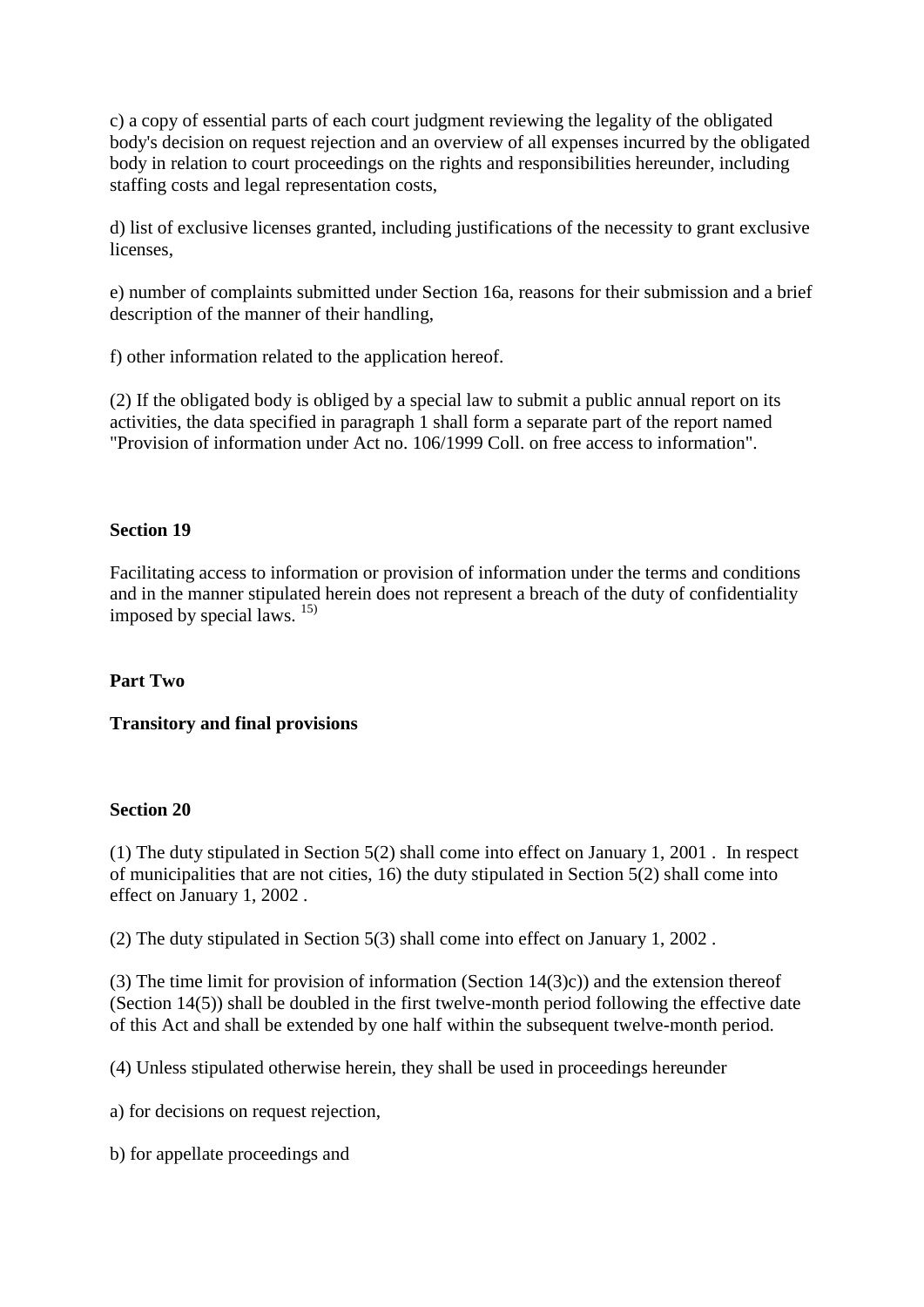c) in proceedings on complaints for calculating time limits, delivery and proceedings costs, the provisions of the Rules of Administrative procedure shall be used  $17$ ); further, in proceedings hereunder, the provisions of the Rules of Administrative Procedure on basic principles of administrative body activities shall be used, the provisions on the protection from inactivity and provisions of Section 178; otherwise, the Rules of Administrative Procedure shall not be used.

(5) If a superior body cannot be determined using Section 178 Rules of Administrative Procedure, the decision in appellate and complaints proceedings shall be made by the head of the obligated body.

(6) Information relating to delegated powers of territorial self-administration entities are provided by the bodies of territorial self-administration entity in delegated powers.

## **Section 21**

(1) The government shall issue a decree regulating the coordination of activities of state administration agencies and municipalities in the performance of duties of municipalities under Section 5 hereof.

(2) The government shall stipulate in a decree the principles for payment and licensing fee determination in relation to information provision.

(3) The Ministry of Interior shall stipulate in an order

a) the structure of information published about an obligated body under Section 5 (1) and (2) in a manner allowing for remote access,

b) an outline of the description of procedures under Section 5 (1) d),

c) the form and data format of data for allowing access or information transmission under Section 5 (6).

#### **Section 22 Effectiveness**

This Act shall become effective on January 1, 2000 .

Per: Klaus Per: Havel Per: Zeman

Selected provisions of amendments

**Art. II Act no. 61/2006 Coll. Transitory Provisions**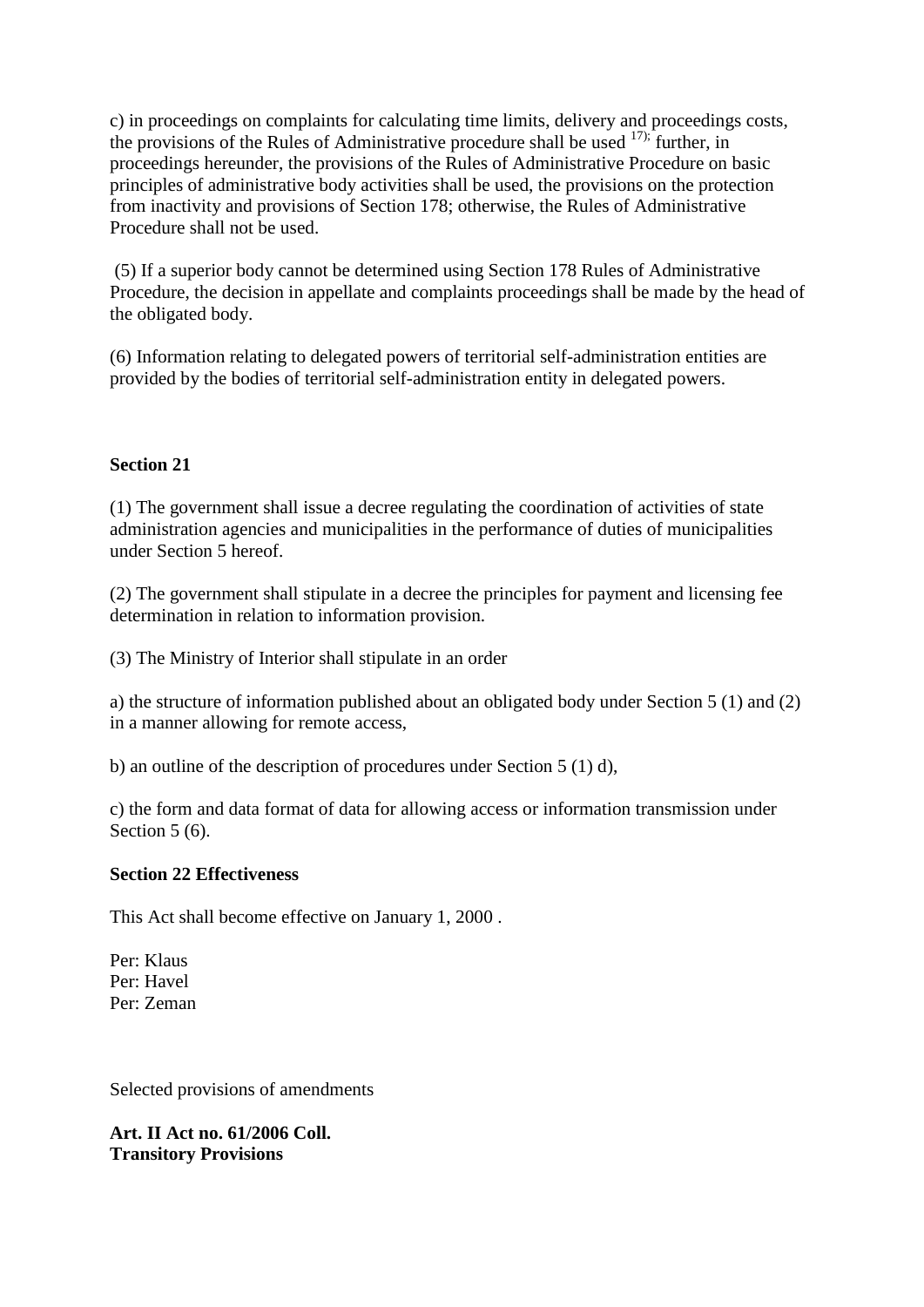1. To handle a request received by the obligated body prior to the date of coming into effect of this Act, the existing legal regulations shall be used.

2. Licensing or sublicensing agreements granting exclusive licenses related to information provision under Act no. 106/1999 Coll., as of the effectiveness date hereof, that were concluded before this date, cease to be effective on the expiration of the agreed period, on 31 December 2008 at the latest.

---------------------------------------------------------------------------------------------------------- *1) Directive 2003/98/EC of the European Parliament and of the Council of 17 November 2003 on the re-use of public sector information.* 

*1a) E.g. Act no. 527/1990 Coll. on inventions and improvement designs, as later amended, Act no. 529/1991 Coll. on the protection of the topography of semiconductor products, as later amended, Act no. 478/1992 Coll. on designs, as later amended, Act no. 452/2001 Coll. on the protection of the mark of origin and geographical marking and on the amendment of Act on consumer protection, as later amended, Act no. 441/2003 Coll. on trademarks and on the amendment of Act no. 6/2002 Coll. on courts, judges, and court state administration and on the amendment of certain other acts (Act on courts and judges), as later amended, (Act on trademarks), as amended by Act no. 501/2004 Coll.* 

*1b) Act no. 123/1998 Coll., on the right to environmental information and Act no. 344/1992 Coll. on the Land Registry of the Czech Republic (Land Registry Act), as later amended.* 

*2) Section 2 h) and n) Act no. 127/2005 Coll. on electronic communications and on the amendment of certain related acts (Act on electronic communications).* 

*2a) Act no. 257/2001 Coll. on libraries and the terms and conditions of the operation of public library and information services (Library Act), as amended in Act no 1/2005 Coll.* 

*2b) Act no. 121/2000 Coll. on copyright, rights related to copyright and on the amendment of certain acts (Copyright Act), as amended by Act no. 81/2005 Coll.* 

*3a) Section 5(1)(h) of Act no. 101/2000 Coll. on the protection of personal data and amendments to certain acts.* 

*4) Act no. 412/2005 Coll. on the protection of classified information and on security capacity.* 

*4a) E.g. Section 11 to 16 Civil Code, Section 5 to 10 Act no. 101/2000 Coll., on the protection of personal data and the amendment of certain acts.* 

*4b) Section 5 (2) a) Act no. 101/2000 Coll.* 

*4c) E.g. Act no. 155/1995 Coll. on pension insurance, as later amended, Act no. 48/1997 Coll. on public health insurance, as later amended, Act no. 117/1995 Coll. on state social support, as later amended, Act no. 100/1988 Coll. on social security, as later amended, Act no. 96/1003 Coll. on building savings and state support to building loans, as later amended, and Act no. 12/2001 Coll. on state support in the regeneration of territories affected by natural or*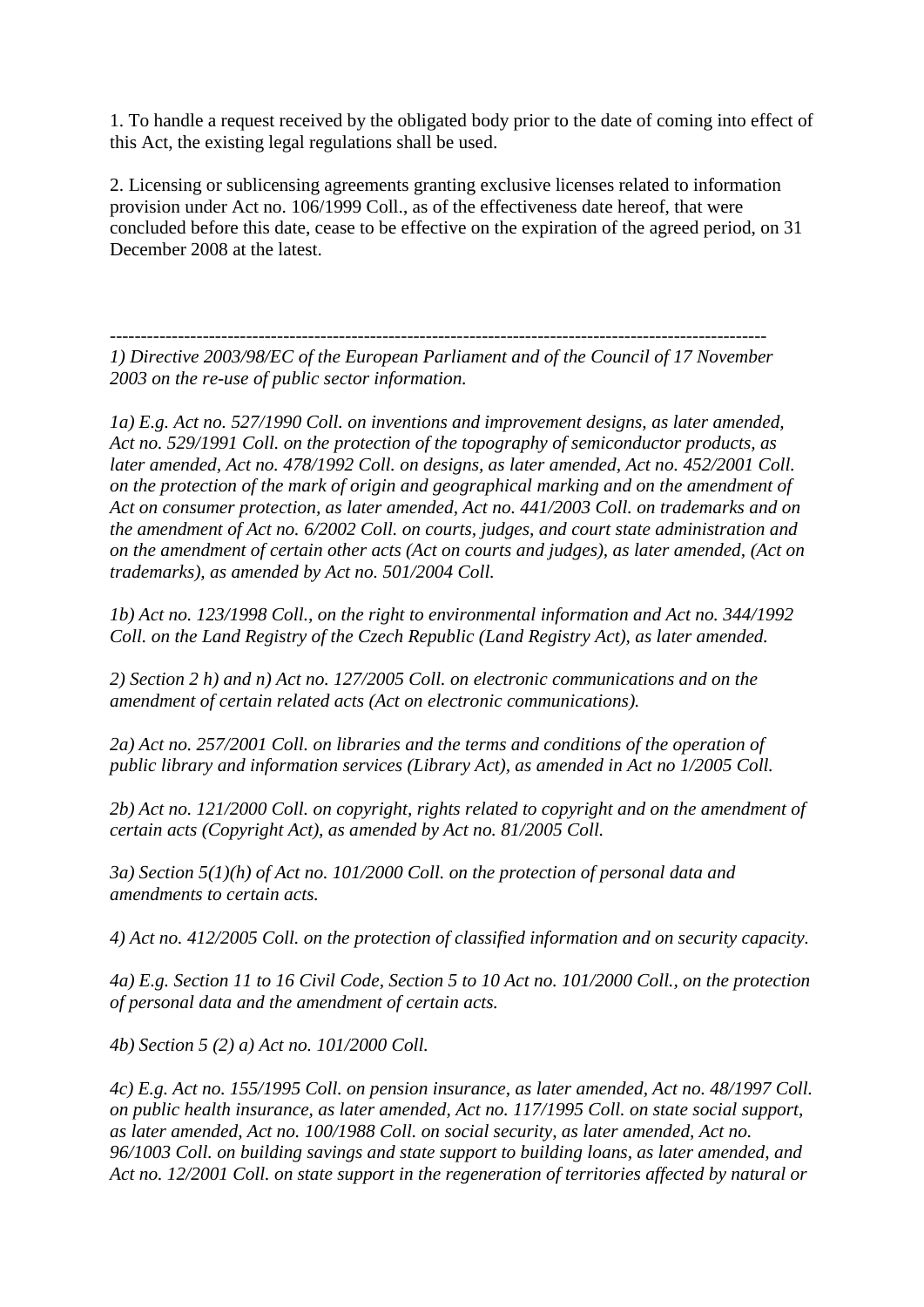*other disasters and on the amendment of Act no. 363/1999 Coll., on insurance business, as later amended (Act on state support in land regeneration).* 

*6) Section 17 of Act N. 513/1991 Coll., the Commercial Code.* 

*8) E.g., Section 24 Act no. 337/1992 Coll. on tax and fees administration, as later amended, Section 23 Act no. 592/1992 Coll. on general health insurance premium, as later amended, Section 14 Act no. 582/1991 Coll. on the organization and provision of social security, as later amended, Section 24a Act no. 551/1991 Coll. to on the General Health Insurance Company of the Czech republic, Act no. 117/1995 Coll. on state social welfare system, as later amended.* 

*8a) Section 64a Act no. 499/2004 Coll., on Archives and Records Service and amending certain Acts, as amended by Act no. 32/2008 Coll.*

*9) E.g., Act no. 89/1995 Coll. on state statistical service, Act no. 6/1993 Coll. on Czech National Bank, as later amended.* 

*11) E.g., Act no. 552/1991 Coll. on state control, as later amended, Act no. 15/1998 Coll. on the Commission for Securities and the amendments of other acts, Act no. 64/1986 Coll. on Czech Commercial Inspection, as later amended, Act no. 133/1985 Coll. on fire service, as later amended.*

*12) Section 5 and 8 Act no. 153/1994 Coll. on intelligence services, as amended by Act no. 118/1995 Coll.* 

*13) E.g. section 8a Act no. 141/1961 Coll., the Criminal Procedure Code, as amended by Act no. 292/1993 Coll., Section 45 Act no. 166/1993 Coll.* 

*13a) Act no. 483/1991 Coll. on the Czech television, as later amended. Act no. 484/1991 Coll. on the Czech Radio, as later amended.* 

*13b) Act no. 561/2004 Coll. on pre-school, basic, secondary, higher vocational and other education (School Act).* 

*13c) Act no. 111/1998 Coll. on universities and the amendment and additions to other acts (University Act), as later amended.* 

*13d) Section 2 (2) b) and c) Act no. 130/2002 Coll. on the research and development support from public funds and on the amendment of certain related acts (Research and Development Support Act).* 

*13e) Act no. 141/1961 Coll., the Criminal Procedure Code, as later amended, Act no. 218/2003 Coll., on Liability for unlawful acts of Youth and Juvenile Justice, as later amended.*

*13f) Section 2 y) Act no. 227/2000 Coll. on the electronic signature, as amended by Act no. 440/2004 Coll.*